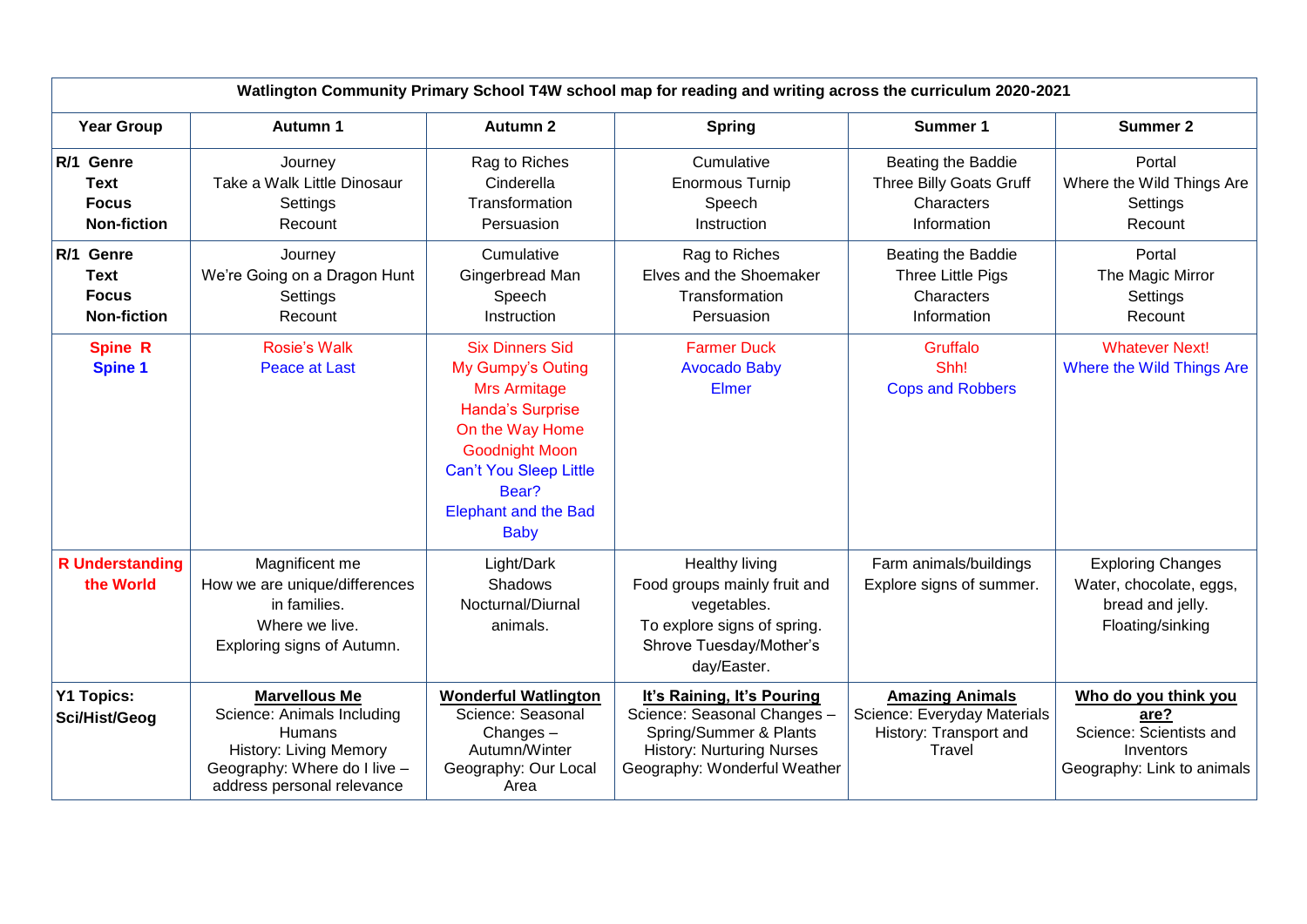| $\overline{\mathbf{2}}$<br>Genre<br><b>Text</b><br><b>Focus</b><br><b>Non-fiction</b><br>Spine 2 | Have Knowledge, Will Travel<br>Journey<br>Leaf Man<br>Settings<br>Explanation<br>Dr Xargle's Book of Eathlets<br>(Explanation)<br>The Hodgeheg<br><b>Flat Stanley</b><br><b>Meerkat Mail</b><br>Emily Brown and the Thing<br>Tuesday | <b>Toy Wonder</b><br>Find/Lose<br>Snowman<br>Portraying character<br>emotions<br>Instructions<br>Gorilla<br>Pumpkin Soup | <b>Spring 1: All Fired Up</b><br>Beating the Baddie<br>George and the Dragon<br>Character<br><b>Fantastic Mr Fox</b><br>The Dragon Machine<br>Saint George & The Dragon<br>A Small Dragon (poem)<br><b>Spring 2: Making Waves</b><br>Information<br>Dragonolgy: The Complete<br>Book of Dragons | In Full Bloom<br>Warning<br>Little Red Riding Hood<br>Speech<br>Who's Afraid of the Big Bad<br><b>Book</b><br>Roald Dahl's Revolting<br><b>Tales</b> | <b>Sensational Safari</b><br>Recounts (including<br>newspaper reports)<br>The BFG<br>The Sound Collector<br>(poem)<br>Nancy and Mr Dry Bone<br><b>Amazing Grace</b> |  |  |
|--------------------------------------------------------------------------------------------------|--------------------------------------------------------------------------------------------------------------------------------------------------------------------------------------------------------------------------------------|--------------------------------------------------------------------------------------------------------------------------|-------------------------------------------------------------------------------------------------------------------------------------------------------------------------------------------------------------------------------------------------------------------------------------------------|------------------------------------------------------------------------------------------------------------------------------------------------------|---------------------------------------------------------------------------------------------------------------------------------------------------------------------|--|--|
| <b>Topics:</b><br>Sci/Hist/Geog                                                                  | Science: Animals Including<br>Humans<br>Geography: Magical Mapping                                                                                                                                                                   | Science: Materials<br>History: The History of<br>Toys                                                                    | Science: The Environment<br>Cross curricular text: The Lorax<br>History: The Great Fire of<br>London<br>Science: Living Things and their<br><b>Habitats</b><br>Geography: The Seaside                                                                                                           | Science: Plants<br><b>History: Important People</b><br>throughout history-Florence<br>Nightingale & Mary Seacole                                     | Science: Super Scientists<br>Geography: Africa                                                                                                                      |  |  |
| Key stage 2                                                                                      |                                                                                                                                                                                                                                      |                                                                                                                          |                                                                                                                                                                                                                                                                                                 |                                                                                                                                                      |                                                                                                                                                                     |  |  |
| $\overline{3}$<br>Genre<br><b>Text</b><br><b>Focus</b><br><b>Non-fiction</b>                     | Transformation<br>Magic Brush<br>Wealth of friendship and<br>belonging<br>Characters<br>Recount                                                                                                                                      | Beating the Baddie<br>Jack and the Beanstalk<br>Dialogue<br>Discussion                                                   | Quest<br>Kassim and the Greedy<br>Dragon<br>Action<br>Persuasion                                                                                                                                                                                                                                | Warning<br>Bimwili and the Zimwi<br>Settings<br>Information                                                                                          | Portal<br>Alien Landing<br>Openings and Endings<br>Instruction                                                                                                      |  |  |
| <b>Guided Reading</b>                                                                            | The Iron Man<br><b>Contemporary Fiction</b>                                                                                                                                                                                          | The Iron Man<br><b>Contemporary Fiction</b>                                                                              | The Twits<br><b>Contemporary Fiction</b>                                                                                                                                                                                                                                                        | One Hundred Mile<br><b>Contemporary Fiction</b>                                                                                                      | Diary of a Whimpy Kid<br><b>Contemporary Fiction</b><br>(remove?)<br><b>Need to add in some stories</b><br>from other cultures and poetry                           |  |  |
| <b>Topics:</b><br>Sci/Hist/Geog                                                                  | Rocks and Soils<br>Stone Age<br>Continents                                                                                                                                                                                           | Fossils<br>Stone Age to Bronze Age<br>Seas and Oceans                                                                    | Forces and Magnets<br>Light<br>Bronze Age to Iron Age<br><b>Extreme Earth</b>                                                                                                                                                                                                                   | Romans<br>Plants                                                                                                                                     | Romans<br>Map Reading<br>Animals                                                                                                                                    |  |  |